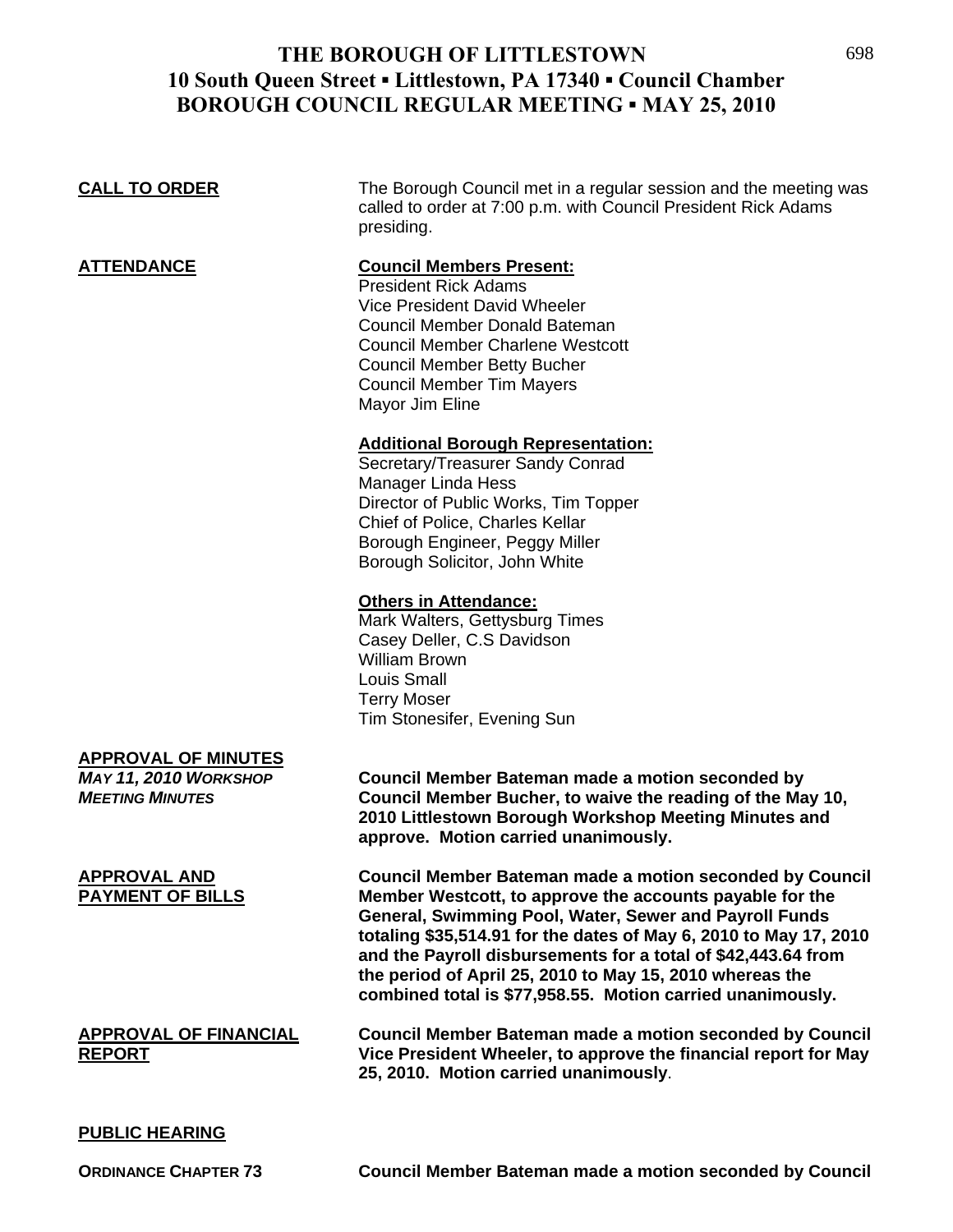| <b>ADDING LIBRARIES</b>                                               | Member Westcott, to adopt an ordinance amending and<br>supplementing the Littlestown Borough Zoning Ordinance<br>Chapter 73, Article 300, Section 304.1 of the Littlestown<br>Borough Code by adding Libraries as a permitted use in the<br>Town Center Mixed Use (TCMU) zoning district. Motion carried<br>unanimously.                                                                                                                                                                                                                                                                                                                                                                                                                                                                                                                                                                                                    |
|-----------------------------------------------------------------------|-----------------------------------------------------------------------------------------------------------------------------------------------------------------------------------------------------------------------------------------------------------------------------------------------------------------------------------------------------------------------------------------------------------------------------------------------------------------------------------------------------------------------------------------------------------------------------------------------------------------------------------------------------------------------------------------------------------------------------------------------------------------------------------------------------------------------------------------------------------------------------------------------------------------------------|
| <b>UNFINISHED BUSINESS</b>                                            |                                                                                                                                                                                                                                                                                                                                                                                                                                                                                                                                                                                                                                                                                                                                                                                                                                                                                                                             |
| <b>ROYAL FARM</b>                                                     | <b>Council Member Westcott made a motion seconded by Council</b><br>Member Bateman, to approve the Royal Farms preliminary/final<br>plan review contingent upon the following:<br>1) Statements on the plan by the Owner, Developer,<br>professional engineer and land surveyor will need to be<br>signed and sealed (Ch. 61 §3.337).<br>2) Providing the letter of approval from the Adams County<br><b>Conservation District (ACCD) for the most recent</b><br>design. Also providing the letter of approval from<br>PennDOT once the Highway Occupancy Permit is<br>approved.<br>3) Providing detailed plans and specs for the water<br>treatment system design for the car wash facility.<br>4) Providing revised financial security with updated costs<br>and revised quantities that reflect the most recent plan.<br>The retaining wall should be added to the financial<br>security.<br>Motion carried unanimously. |
| <b>ROYAL FARM SIDEWALK WAIVER</b>                                     | <b>Council Member Bateman made a motion seconded by Council</b><br>Member Bucher, to grant the sidewalk waiver of 4' width<br>request pursuant to Chapter 55 Section 55-3 of the Littlestown<br>Borough Code. Motion carried unanimously.                                                                                                                                                                                                                                                                                                                                                                                                                                                                                                                                                                                                                                                                                   |
| <b>NEW BUSINESS</b>                                                   |                                                                                                                                                                                                                                                                                                                                                                                                                                                                                                                                                                                                                                                                                                                                                                                                                                                                                                                             |
| <b>RESOLUTION - FEDERAL TRADE</b><br><b>COMMISSION RED FLAGS RULE</b> | Council Vice President Wheeler made a motion seconded by<br><b>Council Member Bateman, to approve a Resolution adopting</b><br>the Federal Trade Commission Red Flags Rule of the Fair and<br><b>Accurate Credit Transaction Act of 2003 (FACTA). Motion</b><br>carried unanimously.                                                                                                                                                                                                                                                                                                                                                                                                                                                                                                                                                                                                                                        |
| <b>NON-AGENDA ITEM</b>                                                |                                                                                                                                                                                                                                                                                                                                                                                                                                                                                                                                                                                                                                                                                                                                                                                                                                                                                                                             |
| <b>LOAN MONIES TO THE POOL</b>                                        | <b>Council Member Bateman made a motion seconded by Council</b><br>Member Bucher, to allow the finance staff to borrow \$7,378.89<br>from the General Fund to the Pool Fund to pay for the bills<br>generated on May 25, 2010 with the funds to be paid back to<br>the General Fund by the end of the 2010 Pool Season. Council<br>Vice President Adams asked for public comment. No comments<br>were heard. Motion carried unanimously.                                                                                                                                                                                                                                                                                                                                                                                                                                                                                    |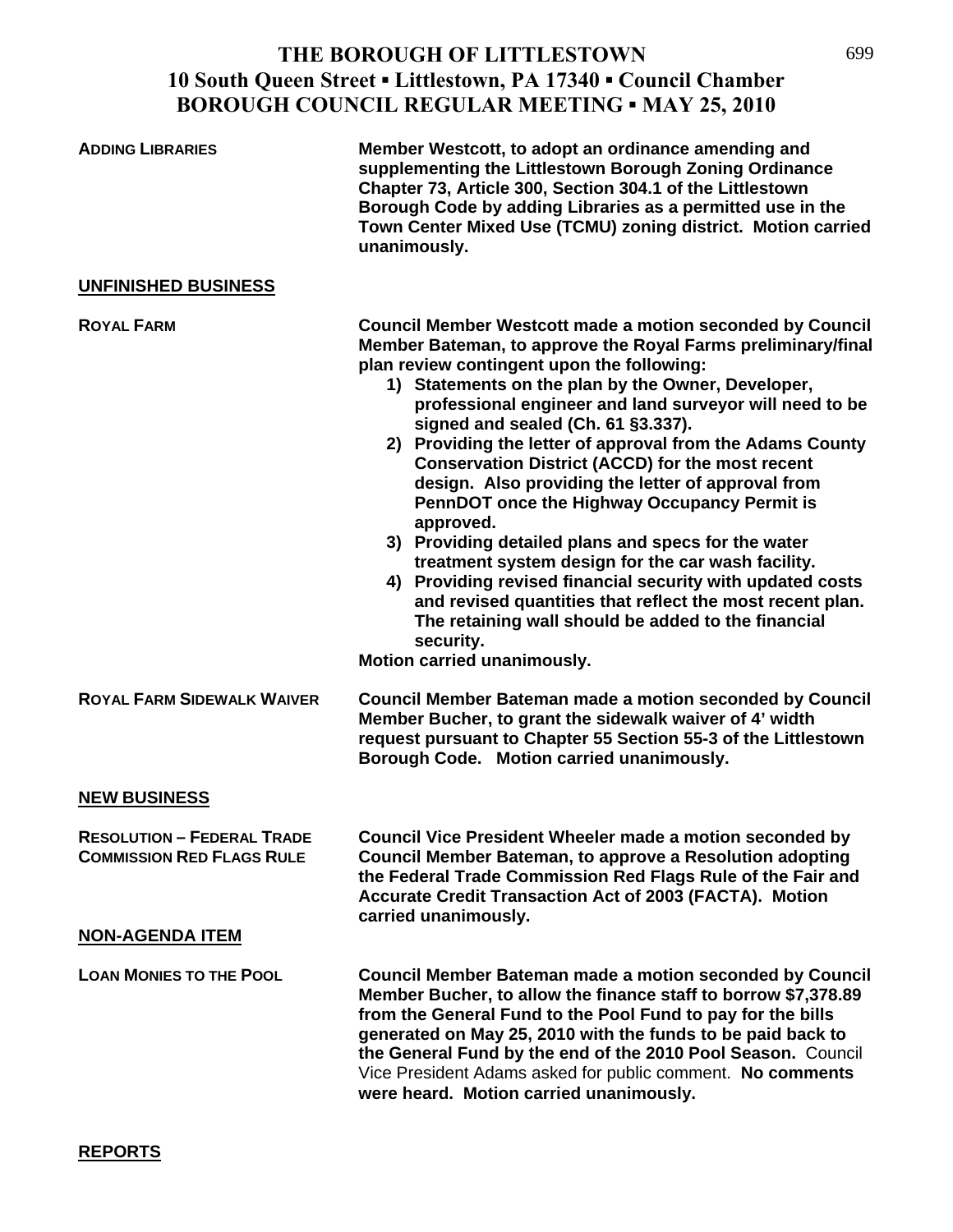| <b>BOROUGH MANAGER</b>                                                              | Borough Manager, Linda Hess, submitted her report earlier to<br>Council.                                                                                                                                                                                                                                                                                                                                                                                                                                                                                                                                         |
|-------------------------------------------------------------------------------------|------------------------------------------------------------------------------------------------------------------------------------------------------------------------------------------------------------------------------------------------------------------------------------------------------------------------------------------------------------------------------------------------------------------------------------------------------------------------------------------------------------------------------------------------------------------------------------------------------------------|
| <b>MAYOR</b>                                                                        | Mayor James Eline submitted his report earlier to Council.                                                                                                                                                                                                                                                                                                                                                                                                                                                                                                                                                       |
| <b>FULL TIME POLICE SECRETARY</b>                                                   | <b>Council Member Bateman made a motion seconded by Council</b><br>Vice President Wheeler, to postpone the request to make the<br>position of the police secretary from part-time to full-time until<br>the 2011 budget. Council Vice President Adams stated that this<br>was a non-agenda item and asked for public comments. Mr.<br>William Brown stated that the full time position is needed but under<br>the current budget and economic strain on the budget it is best to<br>wait until the development of the 2011 budget. Motion carried 5-1<br>with Council President Adams casting the opposing vote. |
| <b>POLICE CHIEF</b>                                                                 | Chief of Police, Charles Kellar, submitted his report earlier to<br>Council.                                                                                                                                                                                                                                                                                                                                                                                                                                                                                                                                     |
| <b>DIRECTOR OF PUBLIC WORKS</b>                                                     | Borough Director of Public Works, Tim Topper, submitted his report<br>earlier to Council.                                                                                                                                                                                                                                                                                                                                                                                                                                                                                                                        |
| <b>BOROUGH ENGINEER, HRG</b>                                                        | Borough Engineer, Peggy Miller submitted her report earlier to<br>Council.                                                                                                                                                                                                                                                                                                                                                                                                                                                                                                                                       |
| <b>BOROUGH SOLICITOR</b>                                                            |                                                                                                                                                                                                                                                                                                                                                                                                                                                                                                                                                                                                                  |
| <b>RESPONSE TO THE REQUEST</b><br><b>FOR OUTSIDE WATER/SEWER</b><br><b>HOOK-UPS</b> | <b>Council Vice President Wheeler made a motion seconded by</b><br>Council Member Westcott, to direct the Borough Solicitor,<br>John White, to send a response letter to Attorney John A.<br>Wolfe with Wolfe & Rice, LLC, advising that the Borough<br>denies the availability of water and/or sewer hookups to their<br>client Sheraton Breeding Farms for a potential residential<br>development with 128 EDUs. Motion carried unanimously.                                                                                                                                                                   |
| <b>REPORTS</b>                                                                      | Council Member Bateman made a motion, seconded by<br>Council Member Bucher, to approve the reports as written.<br>Motion carried unanimously.                                                                                                                                                                                                                                                                                                                                                                                                                                                                    |
| <b>REPORTS OF BOARDS,</b><br><b>COMMITTEES AND</b><br><b>COMMISSIONS</b>            |                                                                                                                                                                                                                                                                                                                                                                                                                                                                                                                                                                                                                  |

#### **RECREATION BOARD**

**REQUEST FROM GIRL SCOUTS Council Member Bateman made a motion seconded by Council Member Wheeler, to approve the recommendation from the Recreation Board to allow the Girl Scouts in the Heart**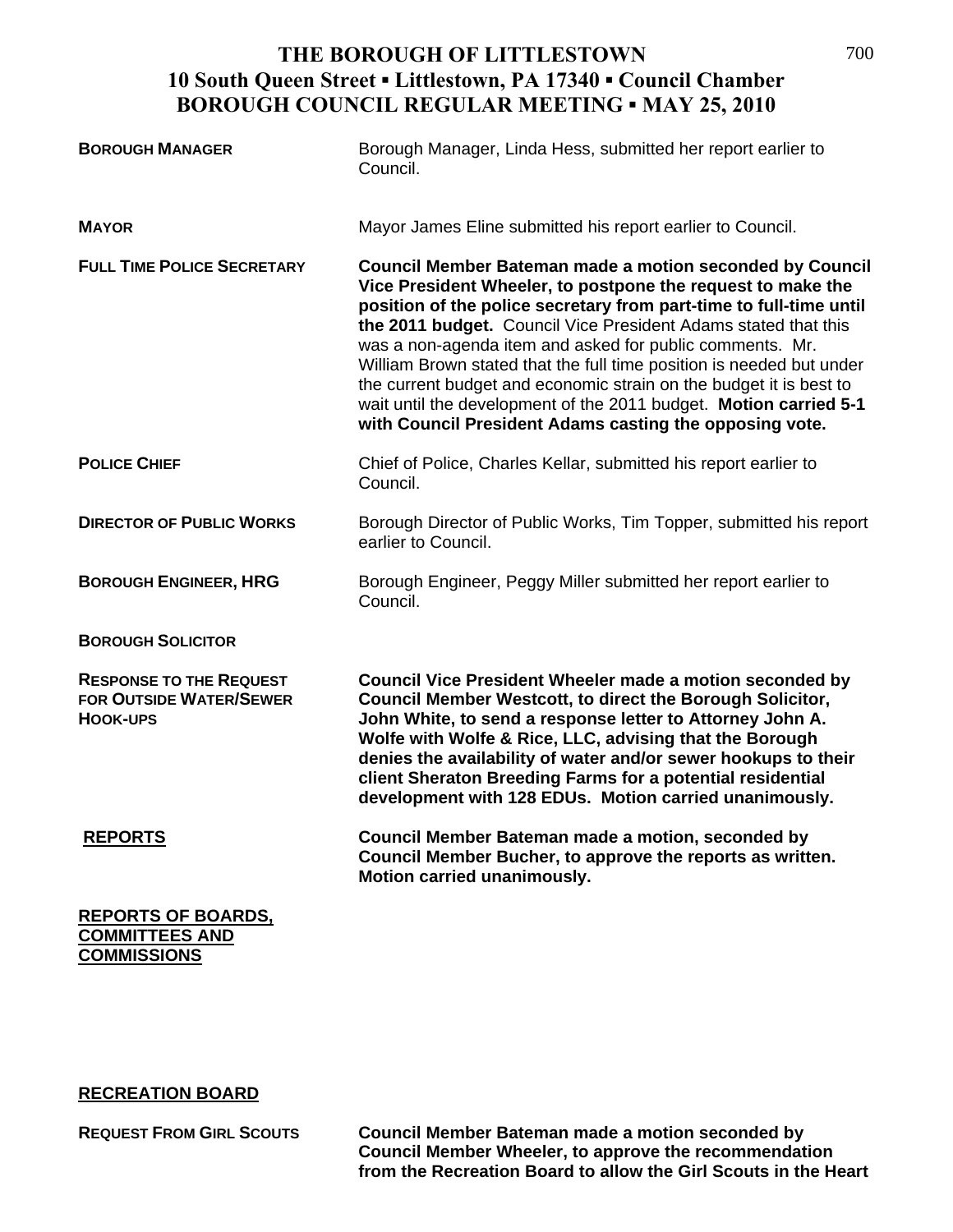|                                                | of Pennsylvania to run their outreach program, L.E.A.P into<br>Leadership, at the Community Park Pavilions during the week<br>in the afternoon. Motion carried unanimously.                                                                                                                                                                                                                                                                                                                                                                                                                                                                                                                                                                                                                                                                                                                                                                            |
|------------------------------------------------|--------------------------------------------------------------------------------------------------------------------------------------------------------------------------------------------------------------------------------------------------------------------------------------------------------------------------------------------------------------------------------------------------------------------------------------------------------------------------------------------------------------------------------------------------------------------------------------------------------------------------------------------------------------------------------------------------------------------------------------------------------------------------------------------------------------------------------------------------------------------------------------------------------------------------------------------------------|
| <b>SIGN AT THE WATER SLIDES</b>                | Council Member Bateman made a motion seconded by<br><b>Council Member Westcott, to approve the</b><br>recommendation from the Recreation Board to post signs at<br>the Community Pool stating that the slides release into the<br>deep end of the swimming pool and listing that experienced<br>swimmers are the only ones to use the slides. Mr. William<br>Brown is concerned with the placement of the water slide at the<br>Community Pool. He feels that the placement of the slide is unsafe<br>and a safety hazard to those who cannot swim. Borough Manager<br>Hess stated that before the slides were placed there the kids were<br>allowed to dive into the deep end and in order for them to do so<br>they needed to know how to swim. Also, the younger kids will have<br>the opportunity to go down the slide during pool check while a<br>lifeguard or the parent waits for them at the end of the slide.<br>Motion carried unanimously. |
| <b>CIVIL SERVICE COMMISSION</b>                | Council Member Mayers stated that there is nothing to report.                                                                                                                                                                                                                                                                                                                                                                                                                                                                                                                                                                                                                                                                                                                                                                                                                                                                                          |
| <b>COMMUNITY RELATIONS</b><br><b>COMMITTEE</b> | Council Vice President Wheeler stated that there is nothing<br>to report.                                                                                                                                                                                                                                                                                                                                                                                                                                                                                                                                                                                                                                                                                                                                                                                                                                                                              |
| <b>FINANCE COMMITTEE</b>                       | Council President Adams stated that the audit is complete and the<br>budget process will begin in August.                                                                                                                                                                                                                                                                                                                                                                                                                                                                                                                                                                                                                                                                                                                                                                                                                                              |
| <b>HEALTH &amp; SAFETY</b><br><b>COMMITTEE</b> | Council Member Westcott stated that there is nothing to report.                                                                                                                                                                                                                                                                                                                                                                                                                                                                                                                                                                                                                                                                                                                                                                                                                                                                                        |
| <b>PERSONNEL COMMITTEE</b>                     |                                                                                                                                                                                                                                                                                                                                                                                                                                                                                                                                                                                                                                                                                                                                                                                                                                                                                                                                                        |
| <b>HIRE BERNIE MURREN</b>                      | <b>Council Member Bucher made a motion seconded by Council</b><br>Member Bateman, to hire Mr. Bernie Murren to fill the full-time<br>position in the Public Works Department at an hourly rate of<br>\$13.13/hr with an increase to \$13.53/hr after probation and CDL<br>requirements are met. The hiring of Mr. Murren is contingent<br>upon a satisfactory background check. Council Vice President<br>Wheeler was under the impression that the Borough was to hire<br>someone with experience and who has their water and/or sewer<br>license. He would like to continue the search until there is an<br>applicant who meets those qualifications. Motion carried 5-1 with<br>Council Vice President Wheeler casting the opposing vote.                                                                                                                                                                                                           |
| <b>PERMANENT STATUS TO MANDY</b><br>Civ        | Council Member Bucher made a motion seconded by Council<br>Mamber Rataman, to annroya nermanent employment status to                                                                                                                                                                                                                                                                                                                                                                                                                                                                                                                                                                                                                                                                                                                                                                                                                                   |

**SIX Member Bateman, to approve permanent employment status to Mandy Six as the Borough Office Clerk. Motion carried unanimously.** 

**UNION/POLICE CONTRACT** Council President Adams stated that there is nothing to report.